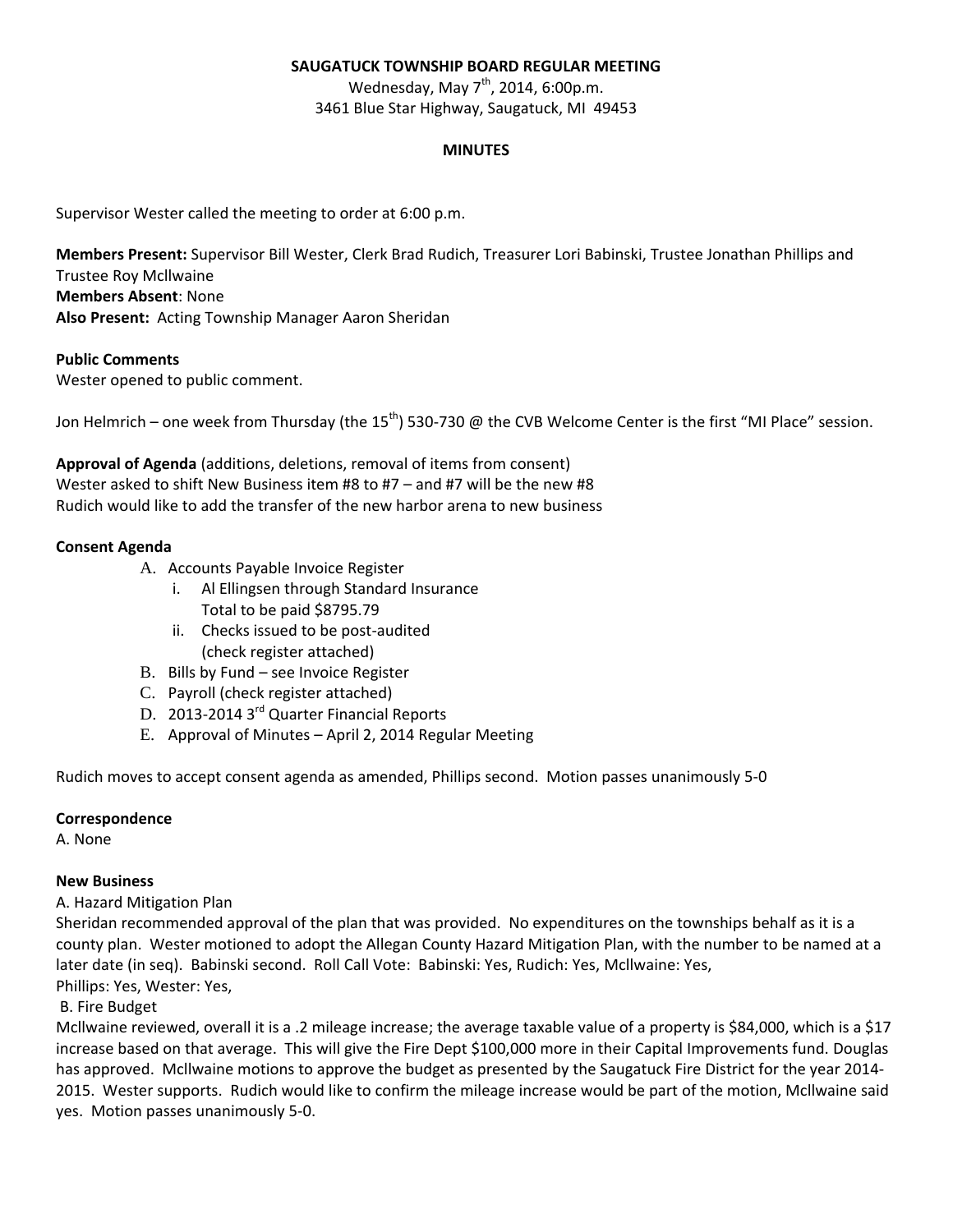# **New Business (continued)**

# C. Prescribed Burn

Chief Janik discussed concerns he had with the current plan on prescribed burns, he felt they are weak and lacking important concerns such as communication plan, media plan and signage plan. In regards to a recent burn plan presented by a company, it was 2.5 pages to burn 615 acres, while Holland burned 130 acres with a 10 page burn plan with the same company. This is private property so it's been tougher to enforce Janik's wishes. Board has instructed Janik to proceed as he feels necessary. Mcllwaine motions the township board leaves it up to the Township Fire Chief when and if the burn permit is proper, and the incident action plan is satisfactory, when those two things are in place, he has the township boards backing. Rudich supports. Motion passes unanimously 5-0

# D. Deep Harbor Condo

The county has asked the Township Board to take ownership of this. Wester recommends the board reject the transfer of title and let it revert back to the county. Mcllwaine second. Roll Call Vote: Babinski: Yes, Rudich: Yes, Wester: Yes, Phillips: Yes, Mcllwaine: Yes.

#### **Unfinished Business**

#### A. Ambulance District

Wester met w/the Ambulance Board in Fennville City Hall, AMR has been extended for a year and next year and it will be bid out at the end of the year. Wester motioned the board adopt what the committee majority concluding – the township will adopt a one year extension for AMR, however in a timely fashion, that new RFP's be put together in front of them and give them a 6-month window to develop their tactics and strategy in regards to pricing and then the board will be presented that as a committee. Phillips second. Motion passes unanimously 5-0

# B. Aaron Sheridan Review

Wester said Sheridan has done an exceptional job although he feels there should be a committee put together and take interviews for potential candidates. Rudich and Mcllwaine feel it should have been done last year and do not think the committee is necessary. Mcllwaine feels he (Sheridan) has done a great job – and is everything he expects of a manager. Mcllwaine motions to approve Sheridan as full time Saugatuck Township Manager. Rudich second. Rudich stated that there will be some future budgeting to discuss a possible pay raise if motion passes. Wester feels we should interview all candidates. Phillips feels it should be a closed door meeting. Motion passes 3-2 (Phillips & Wester no). C. Health Insurance Renewal

Wester would like more attention paid to this topic next year. He believes while healthcare is expensive, and everyone should have it, the system within in the Township needs to change. The Township has been paying for a retiree's healthcare of 8 years now, and he feels this is not acceptable. Wester has asked Sheridan to really focus on healthcare and research costs. Sheridan mentioned how the employees (Babinski & Rudich) – they saved the township board over \$68,000 (not from healthcare, a different area) and they voluntarily decreased their healthcare benefits to save costs this upcoming year. Phillips said what he requested is that the public knows the township went out, did their due diligence and get the 3 bids on healthcare. Wester's big issue is that its \$70,000-\$80,000 a year out of a \$500,000 budget, which is nearly 20% of the budget money, is going to healthcare. Wester stated that the board needs to make sure they are shopping healthcare. Rudich motions to approve to adopt to the Priority Health HMO Silver 2000 plan for 2014-2015 budget year. Phillips second. Motion passes 4-1 (Wester-no)

# D. Zoning Administrator Job Update

Rudich said there are (7) applications so far. Sheridan suggest having himself, Babinski and Rudich do initial interviews and then pass off final considerations to the board. Wester recommended asking a member of the Planning Commission and the Zoning Board of Appeals to be a part of this preliminary process as well.

# **Committee Reports**

# A. Planning Commission

Public hearing reverting most of R-4 back to what it was to be held later this month. PC is also working on minor changes to get fracking ordinances on board.

B. Road Commission

Mileage passes.

C. Interurban

Looking into Sunday runs and the free shuttle for the summer is still up in the air (needs businesses to donate to make it happen)